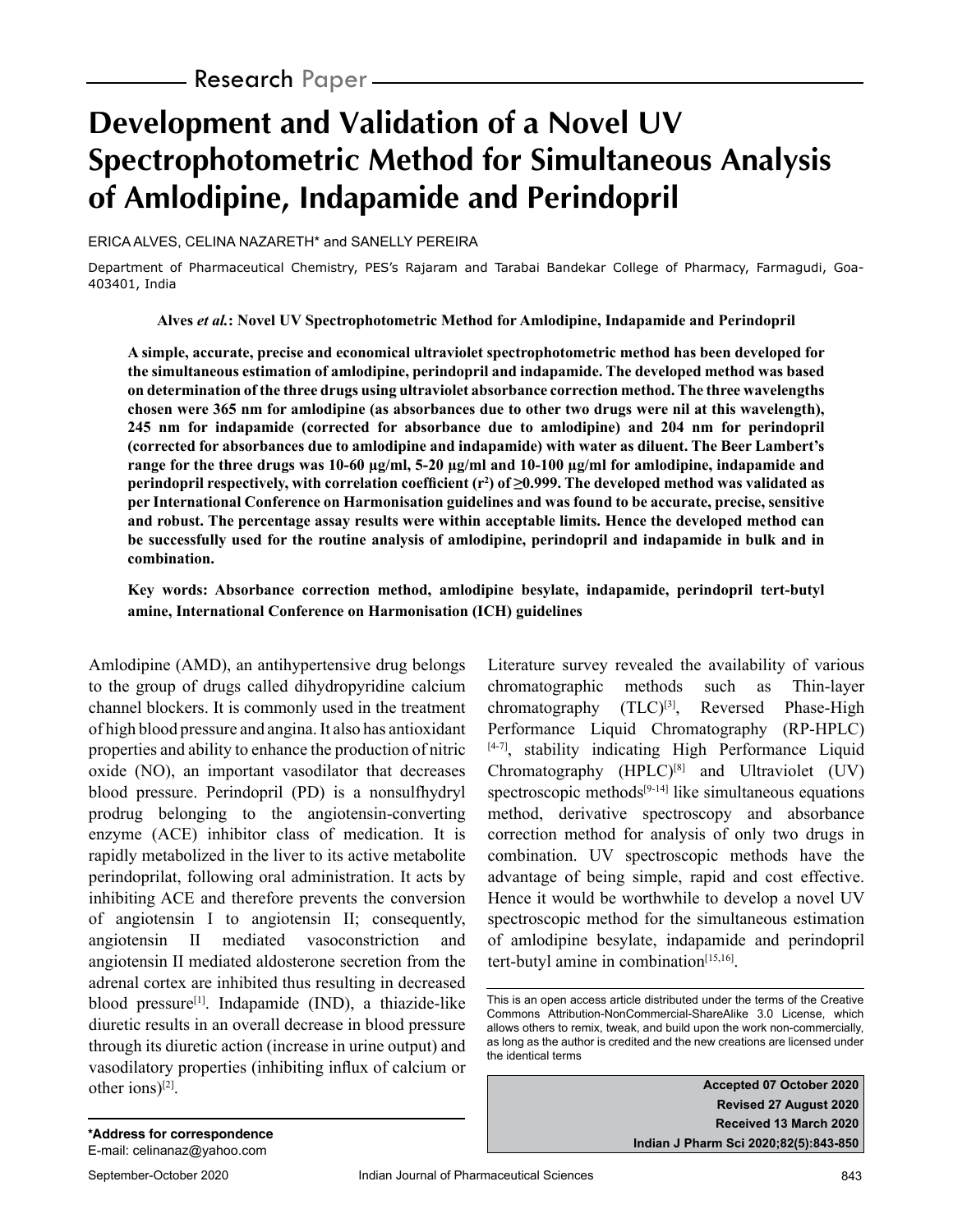#### www.ijpsonline.com

## **MATERIALS AND METHODS**

AMD was supplied by Alkem Laboratories Ltd. (Mumbai, India), PD was supplied by Glenmark Pharmaceuticals (Goa, India) and IND was supplied by Adock Ingram Ltd. (Bangalore, India). Synthetic mixture containing 10 mg each of AMD and PD and 2.5 mg of IND was prepared inhouse. Methanol used was of spectroscopic grade. The analysis was carried out on Shimadzu 1800 double beam UV spectrophotometer. The software used was UV Probe.

## **Preparation of standard stock solution (1000 µg/ml):**

About 25 mg each of AMD, IND and PD standards were weighed and transferred separately into three 25 ml volumetric flask. Volume was made up to 25 ml with methanol to obtain stock solutions of each drug  $(1000 \mu g/ml)$ .

## **Preparation of working standard solutions:**

Stock solutions of AMD, IND and PD were diluted with distilled water to obtain working standard solutions in the concentration ranges of 10-100 µg/ml for AMD and PD and 5-100  $\mu$ g/ml for IND.

#### **Preparation of mixed standard solution of drugs:**

About 1 ml stock solution of each drug was diluted to 10 ml with distilled water to obtain a solution of 100 µg/ml concentration. From this, a mixed drug standard solution was prepared by taking 1 ml each of AMD and PD and 0.25 ml of IND into a 10 ml volumetric flask. Volume was adjusted to the mark with distilled water to obtain a concentration of 10  $\mu$ g/ml for AMD, PD and 2.5 µg/ml for IND.

## **Selection of analytical wavelength:**

Working standard solutions of AMD, IND and PD (10 µg/ml each) were scanned in the range of 200-400 nm against the blank and the spectra were recorded. The choice of the analytical wavelengths for analysis was made using the concept of absorbance corrected for interference. Accordingly, three wavelengths were selected:  $\lambda_1$  for AMD as absorbances due to other two drugs were nil at this wavelength,  $\lambda$ , of absorbance of IND and AMD (corrected for absorbance due to AMD) and  $\lambda_3$  of absorbance of PD, IND and AMD (corrected for absorbances due to AMD and IND).

## The absorbance of the working standard solutions was recorded at their predetermined wavelengths. Calibration curves were plotted and absorptivity values for the drugs were calculated.

## **Method Validation:**

## **Linearity**

To determine linearity range for the drugs, a series of working standard solutions were prepared from the respective stock solutions of drugs. A volume of 0.125 ml, 0.25 ml, 0.5 ml, 0.75 ml, 1 ml, 1.25 ml, 1.5 ml, 1.75 ml, 2 ml, 2.25 ml and 2.5 ml of stock solution of each drug was pipetted into 25 ml volumetric flasks and volume was made up with distilled water to obtain solutions in concentration range of 10-100  $\mu$ g/ml for AMD and PD and 5-100  $\mu$ g/ ml for IND. Absorbance of the solutions were recorded at predetermined wavelengths and calibration curves of absorbance vs. concentration were plotted. The linear regression equations and correlation coefficients  $(r^2)$ were determined.

#### **Precision**

Precision analysis was carried out by performing intraday and inter-day precision studies. About 0.5 ml of mixed standard solution of drugs was pipetted into three 25 ml volumetric flasks and volume was made up to the mark with distilled water. Absorbance of the solutions was recorded against blank at predetermined wavelengths. Concentration of each drug was determined using the equations with their respective absorptivity values. Intra-day precision was performed by repeating the procedure thrice in a day while inter-day precision studies were performed on three consecutive days in triplicate.

#### **Accuracy**

The accuracy of the developed method was verified by performing percentage recovery studies at 80 %, 100 % and 120 %. About 2 mg of placebo powder was weighed and transferred into nine volumetric flasks of 25 ml capacity. To the three sets of flasks (consisting of three flask each), the mixed standard solution of drugs in a volume of 0.4 ml (80 % level), 0.5 ml (100 % level) and 0.6 ml (120 % level) was added. About 20 ml of distilled water was added to all the three sets and sonicated for about 5 min. After sonication volume was made up to 25 ml with the diluent and filtered through a Whatman filter paper. Absorbance of the filtrate was recorded at predetermined wavelengths

## **Determination of Absorptivity:**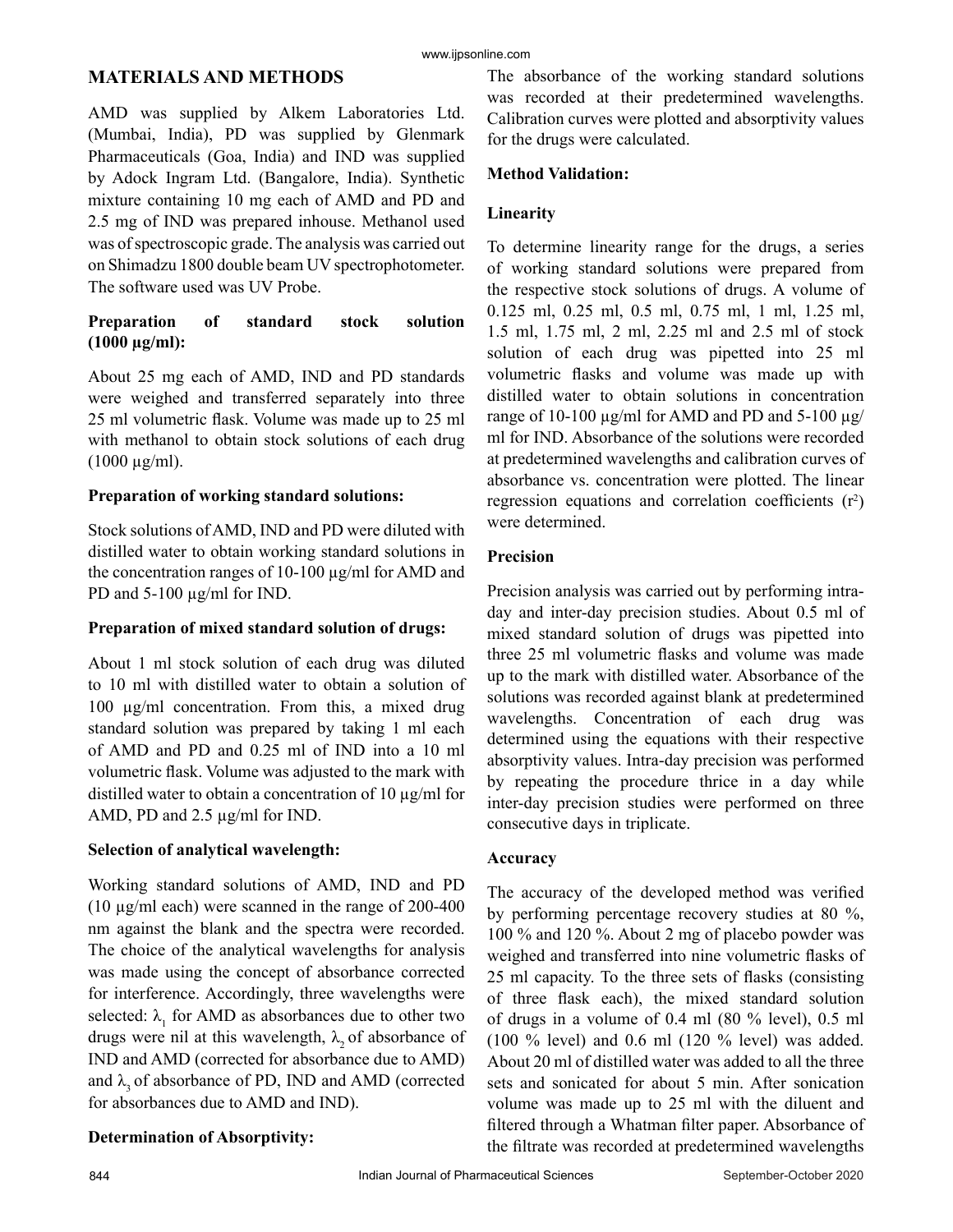against blank. Sample was prepared in a similar manner omitting the drug.

## **Limit of detection (LOD)**

LOD was calculated using slope and standard deviation response of calibration curves of drugs at the particular wavelength. DL=3.3σ/S, where,  $σ$ - standard deviation of response (y intercept) S- slope of calibration curve.

## **Limit of quantitation (LOQ)**

LOQ was calculated using slope and standard deviation response of calibration curves of drugs at the particular wavelength.

 $QL=10\sigma/S$ , where,  $\sigma$ -standard deviation of response (y intercept), S-slope of calibration curve

## **Robustness**

The robustness of the method was verified by performing the assay of the mixed standard solution. Deliberate minor changes were introduced in experimental conditions such as use of different UV spectrophotometer; change of analyst and by altering the composition of the diluent. The percentage assay values were determined.

## **Assay of synthetic mixture of drugs:**

A quantity of synthetic mixture equivalent to 12.5 mg of AMD was accurately weighed and transferred to a 25 ml volumetric flask. About 20 ml of methanol was added and dissolved by shaking for about 5 min. The volume was made up to 25 ml with methanol. The solution was filtered through a Whatman filter paper no. 1. From the filtrate, 0.5 ml was withdrawn and transferred to a 25 ml volumetric flask in triplicate and volume was made up to the mark with distilled water. Absorbance of these solutions were recorded at predetermined wavelengths i.e.  $\lambda_1$ ,  $\lambda_2$  and  $\lambda_3$  and respective absorbance values were noted as  $A_1$ ,  $A_2$  and  $A_{3}$ .

## **Concentration of each drug was determined using the following equations:**

A<sub>1</sub>=ax<sub>1</sub>Cx, A<sub>2</sub>=ax<sub>2</sub>Cx+ay<sub>2</sub>Cy, A<sub>3</sub>=ax<sub>3</sub>Cx+ay<sub>3</sub>Cy+az<sub>3</sub>Cz  
where Cx= concentration of AMD in g/1000 ml,  
Cy= concentration of IND in g/1000 ml, Cz=  
Concentration of PD in g/1000ml, A<sub>1</sub>= Absorbance  
of mixture at 
$$
\lambda_{1}
$$
, A<sub>2</sub>= Absorbance of mixture at  
 $\lambda_{2}$ , A<sub>3</sub>= Absorbance of mixture at  $\lambda_{3}$ , ax<sub>1</sub>=

Absorptivity of AMD at  $\lambda_1$  $ax_2$  = Absorptivity of AMD at  $\lambda$ <sub>2</sub>  $ax_3$  = Absorptivity of AMD at  $\lambda_3$  $ay_2$  = Absorptivity of IND at  $\lambda_2$  ay<sub>3</sub>  $ay_3$ = Absorptivity of IND at  $\lambda$ <sub>3</sub>  $az_3$ = Absorptivity of PD at  $\lambda_3$ 

## **Bench top stability of sample solution:**

The bench top stability was determined by using the mixed standard solution. About 0.5 ml of the mixed standard solution of drugs was transferred into a 25 ml volumetric flask and the final volume was made up with distilled water. This solution was kept on the bench top at room temperature and absorbance was recorded against the blank at predetermined wavelengths for time intervals up to 24 h. From the absorbance values, the percentage purity of the drugs was calculated to determine the stability period on bench top.

## **RESULTS AND DISCUSSION:**

The choice of the diluent was based upon the solubility of the drugs. The drugs were completely soluble in methanol and partially soluble in water. Hence, methanol was used as a solvent to prepare the stock solution and distilled water was used to prepare subsequent dilutions.

The analytical wavelengths were selected by scanning the standard solutions of AMD, IND and PD  $(10 \mu g/ml)$ each) in the range of 200-400 nm against blank. From the overlain spectra (fig. 1) the wavelengths chosen for analysis were as follows:  $\lambda_1 = 365$  nm: absorbance due to AMD (absorbance due to other two drugs was nil at this wavelength),  $\lambda_2$ =245 nm: absorbance of IND (corrected for absorbance due to AMD),  $\lambda_3 = 204$  nm: absorbance of PD (corrected for absorbances due to AMD and IND). Absorptivity values for the drugs were calculated using the absorbance values recorded for the working standard solutions of drugs at their predetermined wavelengths. The calculated mean absorptivity  $(lg^{-1}$  cm<sup>-1</sup>) values for the drugs at different wavelengths



**Fig. 1: Overlain UV spectra for AMD (amlodipine), IND (indapamide), PD (perindopril)**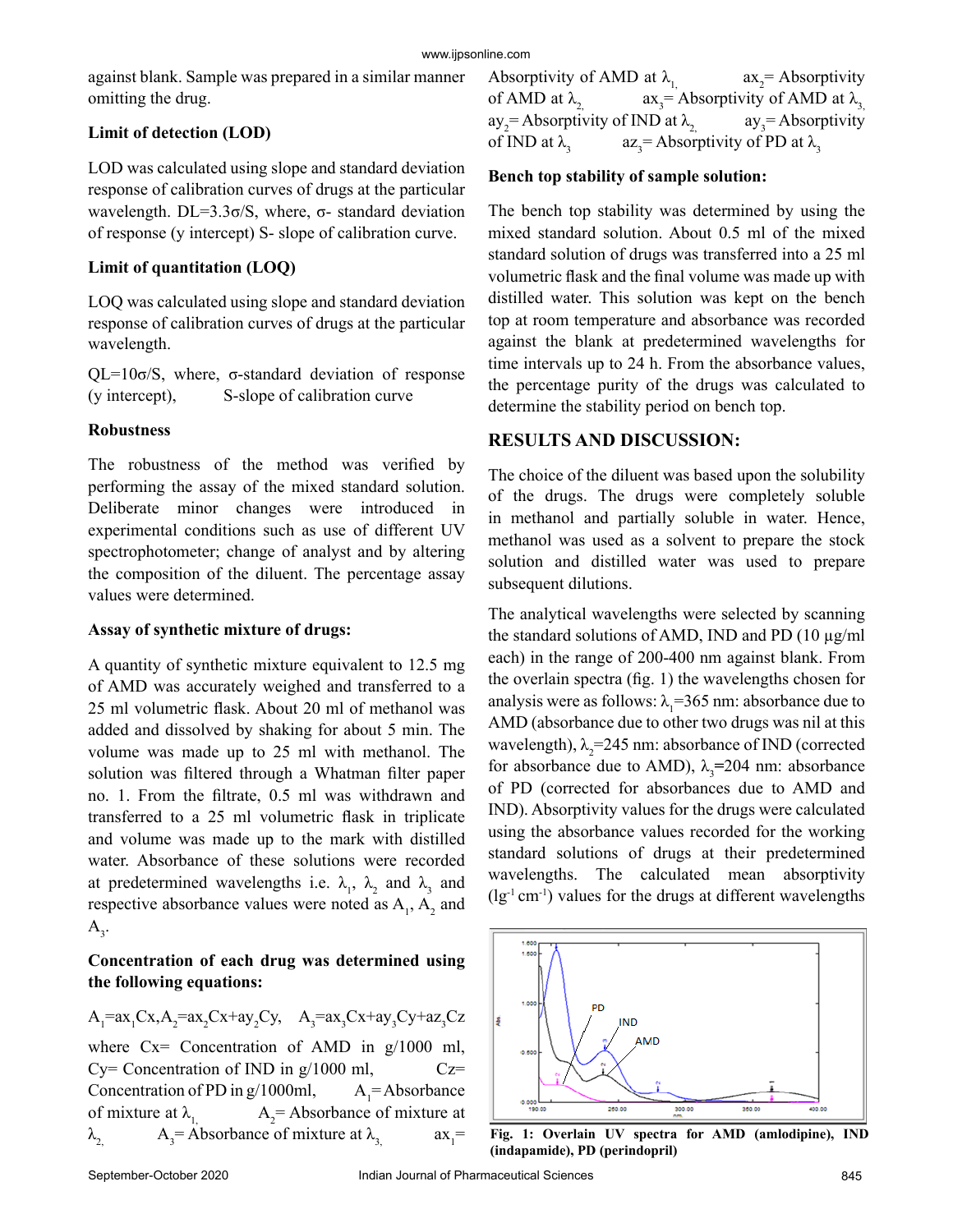www.ijpsonline.com



**Fig. 2: Calibration curve for amlodipine at 204 nm, 245 nm and 365 nm**



**Fig. 3: Calibration curve for indapamide at 204 nm and 245 nm**



**Fig. 4: Calibration curve for perindopril at 204 nm**

were found to be  $a_{x1} = 11.75$ ,  $a_{x2} = 27.70$  and  $a_{x3} = 48.08$  for AMD,  $a_{y2}$ =54.80,  $a_{y3}$ =181.90 for IND and  $a_{z3}$ =19.60 for PD.

Linearity range for each drug was obtained by plotting calibration curves at predetermined wavelengths. The calibration plots for the drugs are displayed in fig. 2, 3 and 4. Good correlation between the absorbance and concentration of the drugs was obtained in the concentration range 10-60 µg/ml for AMD, 5-20 µg/ml for IND and 10-100 µg/ml for PD. The results of linearity for AMD, IND and PD are given in Tables 1, 2 and 3 respectively.

Precision was carried out by analysing the mixed standard solution of drugs in triplicate against the blank thrice a day for intraday studies and on three consecutive days in triplicate for interday precision analysis. The results as depicted in Table 4 and 5 gave percentage relative standard deviation (RSD) values of less than 2 %.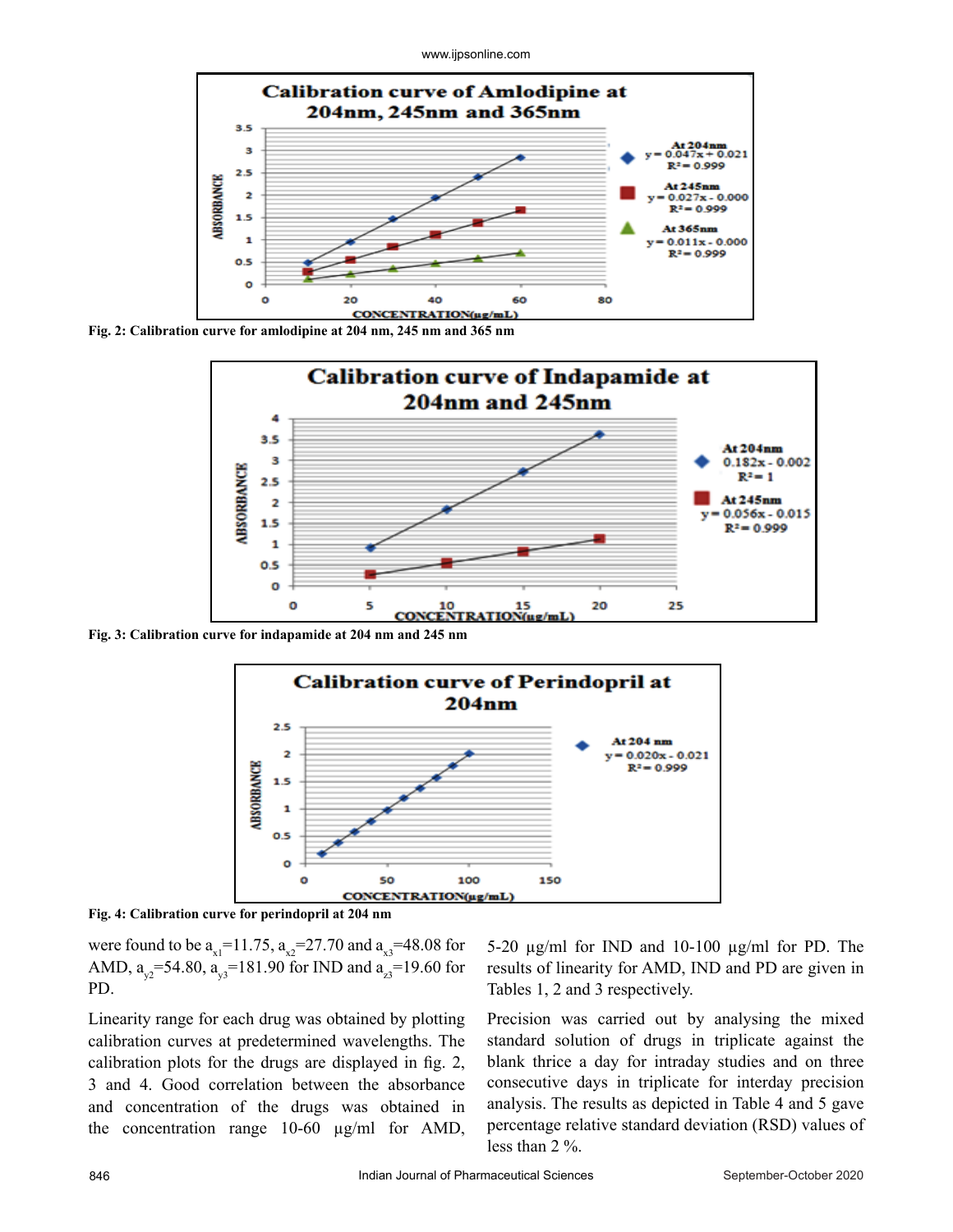The accuracy of the method was determined by performing percentage recovery at three levels: 80 %, 100 % and 120 %. As seen in Table 6, 7 and 8 the mean percentage recoveries for AMD, IND and PD were found to be within the acceptance limit of 98-102 %.

**TABLE 1: SUMMARY OF LINEARITY DATA FOR AMLODIPINE**

| <b>Parameters</b>                  | At 204 nm       | At 245 nm          | At 365 nm    |
|------------------------------------|-----------------|--------------------|--------------|
| Beer's law<br>range                | $10 - 60$ µg/ml | $10 - 60 \mu g/ml$ | 10-60 µg/ml  |
| Regression                         | $y=0.047x$      | $v = 0.027x$       | $v = 0.011x$ |
| equation                           | $-0.021$        | $-0.000$           | $-0.000$     |
| Slope (b)                          | 0.047           | 0.027              | 0.011        |
| Intercept (c)                      | $-0.021$        | 0.000              | 0.000        |
| Correlation<br>coefficient $(r^2)$ | 0.999           | 0.999              | 0.999        |

#### **TABLE 2: SUMMARY OF LINEARITY DATA FOR INDAPAMIDE**

| <b>Parameters</b>       | At 204 nm       | At 245 nm       |
|-------------------------|-----------------|-----------------|
| Beer's law range        | $5-20 \mu g/ml$ | $5-20 \mu g/ml$ |
| Regression equation     | y=0.182x-0.002  | y=0.056x-0.015  |
| Slope (b)               | 0.182           | 0.056           |
| Intercept $(c)$         | $-0.002$        | $-0.015$        |
| Correlation coefficient |                 |                 |
| $(r^2)$                 | 1.000           | 0.999           |

#### **TABLE 3: SUMMARY OF LINEARITY DATA FOR PERINDOPRIL**

| <b>Parameters</b>               | At 204 nm            |
|---------------------------------|----------------------|
| Beer's law range                | 10-100 $\mu$ g/ml    |
| Regression equation             | $y = 0.020x - 0.021$ |
| Slope (b)                       | 0.020                |
| Intercept $(c)$                 | $-0.021$             |
| Correlation coefficient $(r^2)$ | 0.999                |

#### **TABLE 4: INTRADAY PRECISION DATA**

Hence the developed method was found to be accurate.

LOD and LOQ were calculated using slope and standard deviation response from the calibration curves of drugs at their respective wavelengths. The results as depicted in Table 9 show that the method was sensitive.

The robustness of the method was determined by introducing deliberate changes in the experimental conditions during the analysis of mixed standard solution of drugs, namely use of different instrument, change of analyst and by altering composition of diluent. The results as depicted in Table 10 show that the deliberate changes do not affect the results of analysis as percentage purity was found to be within the acceptance criteria of 90-110 %. Hence the developed UV method was found to be robust.

The synthetic mixture of drugs was analyzed at predetermined wavelengths i.e.  $\lambda_1$ ,  $\lambda_2$  and  $\lambda_3$  in triplicate and the respective absorbance values were noted as  $A_{1}$ ,  $A_2$  and  $A_3$ . The percentage purity of AMD, IND and PD were found to be 99.70 %, 103.20 % and 97.80 % respectively, which comply with the acceptance criteria of 90-110 %. The results are depicted in Table 11.

For bench top stability, the absorbance of the mixed standard solution kept on the bench top at room temperature was recorded every hour till 6 h and then at 24 h. Stability of the sample solution was determined by calculating the percentage purity. The results as depicted in Table 12 show percentage purity in the range of 90-110 % for a period of up to 3 h. Hence the solution was found to be stable for a period of 3 h on bench top.

| Concentration of drugs (µg/ml) |       | Absorbance of mixed standard |       |            | Concentration obtained (µg) |         |
|--------------------------------|-------|------------------------------|-------|------------|-----------------------------|---------|
|                                | At    | At                           | At    |            |                             |         |
|                                | 365   | 245                          | 204   | <b>AMD</b> | <b>IND</b>                  | PD.     |
|                                | nm    | nm                           | nm    |            |                             |         |
|                                | 0.119 | 0.420                        | 1.140 | 10.10      | 2.54                        | 10.20   |
| 10 µg/ml of AMD                | 0.118 | 0.420                        | 1.150 | 10.04      | 2.58                        | 10.10   |
|                                | 0.117 | 0.410                        | 1.130 | 10.00      | 2.43                        | 10.50   |
|                                | 0.119 | 0.420                        | 1.140 | 10.10      | 2.54                        | 10.20   |
|                                | 0.118 | 0.420                        | 1.160 | 10.04      | 2.58                        | 10.60   |
| $2.5 \mu g/ml$ of IND          | 0.119 | 0.420                        | 1.140 | 10.10      | 2.54                        | 10.20   |
|                                | 0.120 | 0.430                        | 1.160 | 10.20      | 2.60                        | 10.03   |
|                                | 0.119 | 0.420                        | 1.150 | 10.10      | 2.54                        | 10.30   |
| 10 µg/ml of PD                 | 0.119 | 0.420                        | 1.140 | 10.10      | 2.54                        | 10.20   |
| Average                        |       |                              |       | 10.09      | 2.54                        | 10.25   |
| Percentage Purity              |       |                              |       | 100.9 %    | 101.6 %                     | 102.5 % |
| SD.                            |       |                              |       | 0.056      | 0.048                       | 0.180   |
| Percentage RSD                 |       |                              |       | 0.55%      | 1.88%                       | 1.76%   |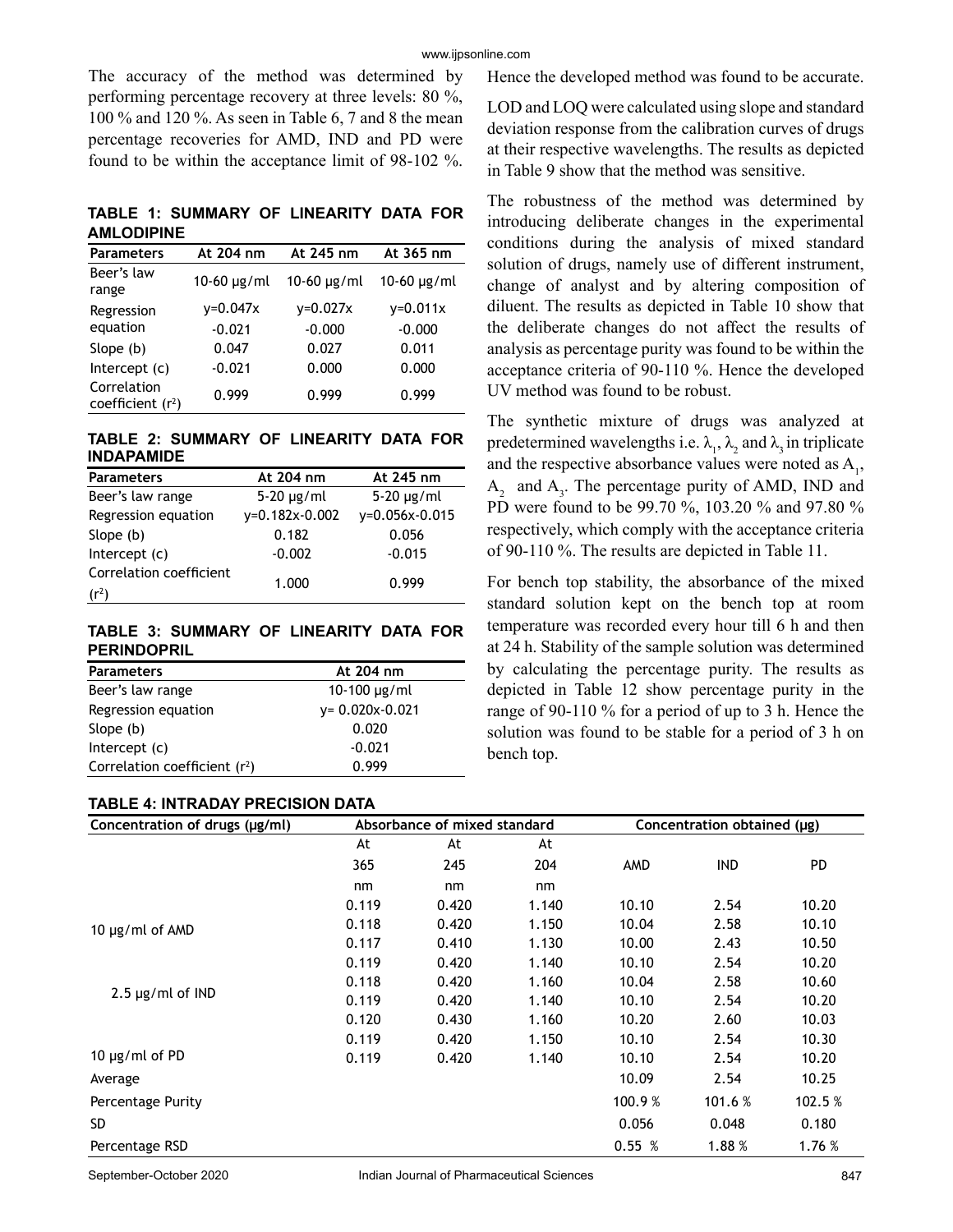www.ijpsonline.com

#### **TABLE 5: INTERDAY PRECISION DATA**

|                |               | <b>Concentration of mixed standard</b> |               |                | Absorbance of mixed standard |                | Concentration obtained (µg) |              |                |
|----------------|---------------|----------------------------------------|---------------|----------------|------------------------------|----------------|-----------------------------|--------------|----------------|
|                |               |                                        |               | At             | At                           | At             |                             |              |                |
|                | AMD           | <b>IND</b>                             | <b>PD</b>     | 365            | 245                          | 204            | AMD                         | <b>IND</b>   | PD.            |
|                |               |                                        |               | nm             | nm                           | nm             |                             |              |                |
|                |               |                                        |               | 0.119          | 0.420                        | 1.140          | 10.10                       | 2.54         | 10.20          |
| Day 1          |               |                                        |               | 0.118          | 0.410                        | 1.140          | 10.04                       | 2.41         | 10.60          |
|                |               |                                        |               | 0.119          | 0.420                        | 1.150          | 10.10                       | 2.54         | 10.32          |
| Day 2          | 10 $\mu$ g/ml | $2.5 \mu g/ml$                         | $10 \mu g/ml$ | 0.119<br>0.119 | 0.420<br>0.420               | 1.140<br>1.150 | 10.01<br>10.10              | 2.54<br>2.54 | 10.20<br>10.30 |
|                |               |                                        |               | 0.117          | 0.420                        | 1.150          | 10.00                       | 2.60         | 10.05          |
|                |               |                                        |               | 0.117          | 0.420                        | 1.150          | 10.00                       | 2.60         | 10.02          |
| Day 3          |               |                                        |               | 0.118          | 0.420                        | 1.160          | 10.04                       | 2.58         | 10.60          |
|                |               |                                        |               | 0.120          | 0.430                        | 1.160          | 10.20                       | 2.60         | 10.03          |
| Average        |               |                                        |               |                |                              |                | 10.02                       | 2.56         | 10.30          |
| Percentage     |               |                                        |               |                |                              |                |                             |              |                |
| Purity         |               |                                        |               |                |                              |                | 100.2 %                     | 102.4 %      | 103.0%         |
| SD.            |               |                                        |               |                |                              |                | 0.06                        | 0.03         | 0.22           |
| Percentage RSD |               |                                        |               |                |                              |                | 0.60%                       | 1.17 %       | 1.94 %         |

#### **TABLE 6: ACCURACY DATA FOR AMLODIPINE**

| <b>Volume of mixed</b><br>standard added | <b>Spiking</b><br>level | Amount<br>present (mg) | Absorbance at<br>365 nm | Amount<br>recovered (mg) | Percentage<br>recovery | Mean percentage<br>recovery |
|------------------------------------------|-------------------------|------------------------|-------------------------|--------------------------|------------------------|-----------------------------|
| $0.4$ ml                                 | 80 %                    | 10                     | 0.092                   | 9.79                     | 97.9                   | 98.20%                      |
|                                          |                         |                        | 0.093                   | 9.89                     | 98.9                   |                             |
|                                          |                         |                        | 0.092                   | 9.79                     | 97.9                   |                             |
| $0.5$ ml                                 | 100 %                   | 12.5                   | 0.118                   | 12.5                     | 100                    | 99.84 %                     |
|                                          |                         |                        | 0.118                   | 12.5                     | 100                    |                             |
|                                          |                         |                        | 0.117                   | 12.44                    | 99.52                  |                             |
| $0.6$ ml                                 | 120 %                   | 15                     | 0.145                   | 15.42                    | 102.3                  | 102 %                       |
|                                          |                         |                        | 0.144                   | 15.31                    | 102.1                  |                             |
|                                          |                         |                        | 0.145                   | 15.42                    | 102.3                  |                             |

#### **TABLE 7: ACCURACY DATA FOR INDAPAMIDE**

| Volume of mixed | <b>Spiking</b> | Amount present | Absorbance at | Amount recovered | Percentage | Mean Percentage |
|-----------------|----------------|----------------|---------------|------------------|------------|-----------------|
| standard added  | level          | (mg)           | $245$ nm      | (mg)             | recovery   | recovery        |
|                 |                |                | 0.330         | 2.55             | 102.00     |                 |
| $0.4$ ml        | 80 %           | 2.500          | 0.330         | 2.52             | 100.80     | 101.40 %        |
|                 |                |                | 0.328         | 2.53             | 101.30     |                 |
|                 |                |                | 0.413         | 3.08             | 98.40      |                 |
| $0.5$ ml        | 100 %          | 3.125          | 0.414         | 3.10             | 99.20      | 99.46 %         |
|                 |                |                | 0.413         | 3.15             | 100.80     |                 |
|                 |                |                | 0.510         | 3.84             | 102.30     |                 |
| $0.6$ ml        | 120 %          | 3.750          | 0.500         | 3.66             | 102.30     | 100.86 %        |
|                 |                |                | 0.510         | 3.84             | 98.00      |                 |

A novel and simple UV absorbance correction method has been developed for the simultaneous analysis of AMD, IND and PD in combination. The developed UV spectroscopic method employed water as diluent after the preparation of stock solutions in methanol. The three wavelengths chosen for the estimation of drugs were 365 nm for AMD as absorbances due to other two drugs were nil at this wavelength, 245 nm for IND (corrected for absorbance due to AMD) and 204 nm for PD (corrected for absorbances due to AMD and IND). Method validation was done as per International Conference on Harmonisation (ICH) guidelines.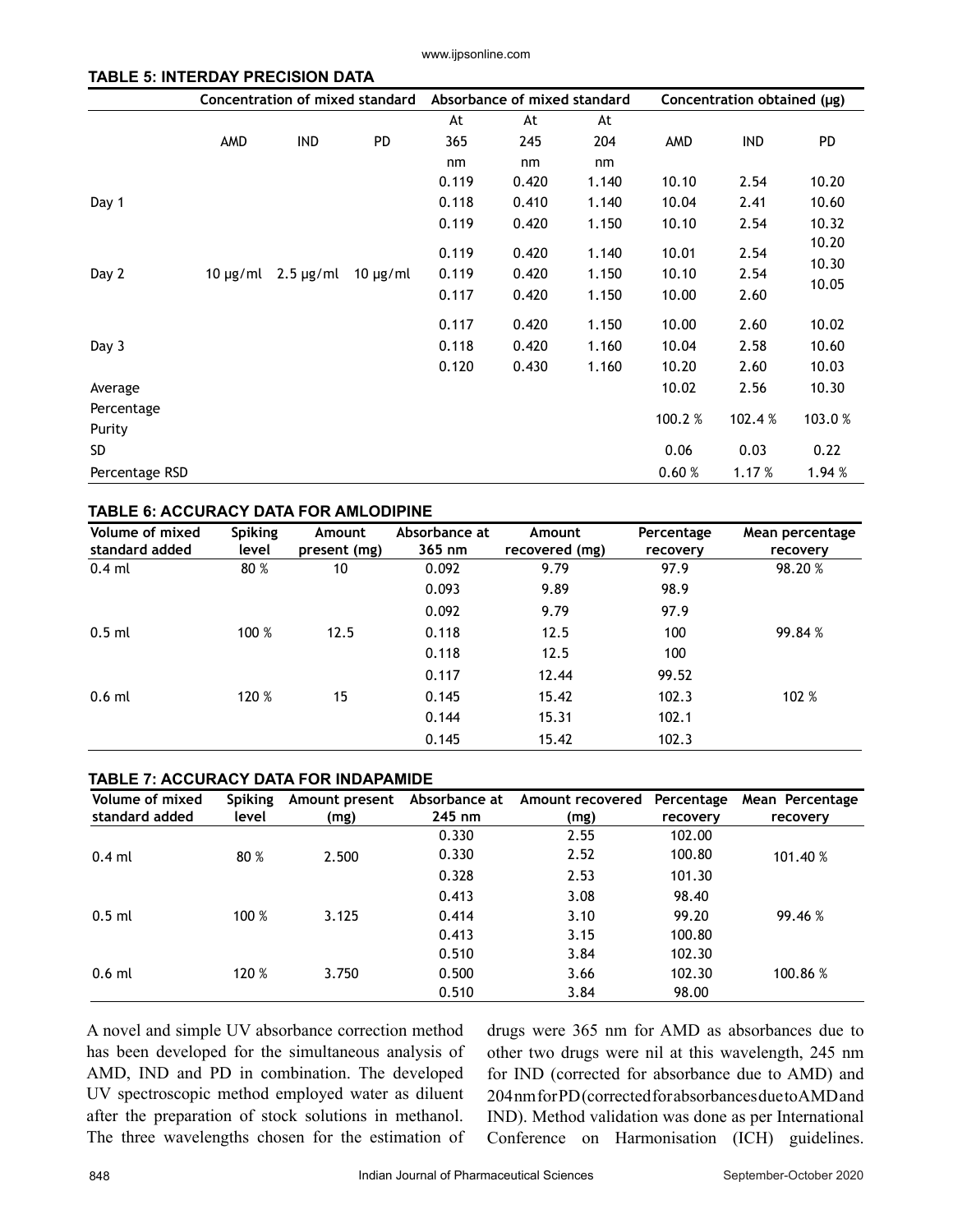#### **TABLE 8: ACCURACY DATA FOR PERINDOPRIL**

| Volume of mixed | <b>Spiking level</b> |      |        | Amount present Absorbance at Amount recovered Percentage |          | Mean Percentage |
|-----------------|----------------------|------|--------|----------------------------------------------------------|----------|-----------------|
| standard added  |                      | (mg) | 204 nm | (mg)                                                     | recovery | recovery        |
|                 |                      |      | 0.911  | 10.04                                                    | 100.40   |                 |
| $0.4$ ml        | 80 %                 | 10   | 0.910  | 10.36                                                    | 103.60   | 102.00 %        |
|                 |                      |      | 0.910  | 10.36                                                    | 103.60   |                 |
|                 |                      |      | 1.130  | 12.70                                                    | 101.60   |                 |
| $0.5$ ml        | 100 %                | 12.5 | 1.120  | 12.00                                                    | 96.00    | 98.72 %         |
|                 |                      |      | 1.130  | 12.32                                                    | 98.56    |                 |
| $0.6$ ml        |                      |      | 1.353  | 15.40                                                    | 102.60   |                 |
|                 | 120 %                | 15   | 1.352  | 14.60                                                    | 96.00    | 100.40 %        |
|                 |                      |      | 1.353  | 15.40                                                    | 102.60   |                 |

#### **TABLE 9: LOD AND LOQ VALUES FOR DRUGS**

|                     |           | <b>Drugs</b> |           |                   |             |           |  |  |  |
|---------------------|-----------|--------------|-----------|-------------------|-------------|-----------|--|--|--|
|                     |           | Amlodipine   |           | <b>Indapamide</b> | Perindopril |           |  |  |  |
|                     | At 365 nm | At 245 nm    | At 204 nm | At 245 nm         | At 204 nm   | At 204 nm |  |  |  |
| $LOD$ ( $\mu$ g/ml) | 0.950     | 0.095        | 1.680     | 0.630             | 0.170       | 1.860     |  |  |  |
| $LOQ$ ( $\mu$ g/ml) | 2.890     | 0.290        | 5.100     | 1.920             | 0.520       | 5.600     |  |  |  |

#### **TABLE 10: ROBUSTNESS DATA**

| Sr. No         | Absorbance of mixed<br><b>Concentration of</b><br>standard<br>mixed standard |            |                       |                 | Amount found<br>(mg) |                 | <b>Percentage Purity</b> |            |       |        |        |        |
|----------------|------------------------------------------------------------------------------|------------|-----------------------|-----------------|----------------------|-----------------|--------------------------|------------|-------|--------|--------|--------|
|                | AMD                                                                          | <b>IND</b> | <b>PD</b>             | At<br>365<br>nm | At<br>245<br>nm      | At<br>204<br>nm | AMD                      | <b>IND</b> | PD.   | AMD    | IND    | PD     |
| 1              |                                                                              |            |                       | 0.118           | 0.410                | 1.130           | 10.04                    | 2.41       | 10.60 | 100.4  | 96.4   | 106.0  |
| $\overline{2}$ | 10                                                                           | 2.5        | 10                    | 0.119           | 0.402                | 1.150           | 10.10                    | 2.50       | 10.30 | 101.0  | 101.6  | 103.0  |
| 3              | ug/ml                                                                        |            | $\mu$ g/ml $\mu$ g/ml | 0.118           | 0.420                | 1.140           | 10.04                    | 2.06       | 10.10 | 100.4  | 103.2  | 101.0  |
| Mean           |                                                                              |            |                       |                 |                      |                 |                          |            |       | 100.6% | 100.4% | 103.3% |

#### **TABLE 11: ASSAY OF SYNTHETIC MIXTURE**

| Sr. No         | Absorbance of mixed standard |          |          |       | Amount found<br>(mg) |       | Percentage<br>Purity |            |           |
|----------------|------------------------------|----------|----------|-------|----------------------|-------|----------------------|------------|-----------|
|                | At                           | At       | At       |       | <b>IND</b>           |       | AMD                  | <b>IND</b> | <b>PD</b> |
|                | 365 nm                       | $245$ nm | $204$ nm | AMD   |                      | PD    |                      |            |           |
| 1              | 0.117                        | 0.407    | 1.140    |       |                      |       |                      |            |           |
| $\overline{2}$ | 0.116                        | 0.406    | 1.130    |       | 3.22                 |       | 99.7                 | 103.2      |           |
| 3              | 0.117                        | 0.407    | 1.140    | 12.44 |                      | 12.20 |                      |            | 97.8      |
| Mean           | 0.117                        | 0.407    | 1.140    |       |                      |       |                      |            |           |

#### **TABLE 12: BENCH TOP STABILITY OF MIXED STANDARD**

| <b>Time</b><br>interval<br>(h) | Concentration of mixed standard |                |               |              | Absorbance of mixed standard |              | <b>Percentage Purity</b> |            |           |
|--------------------------------|---------------------------------|----------------|---------------|--------------|------------------------------|--------------|--------------------------|------------|-----------|
|                                | <b>AMD</b>                      | <b>IND</b>     | <b>PD</b>     | At<br>365 nm | At<br>245 nm                 | At<br>204 nm | <b>AMD</b>               | <b>IND</b> | <b>PD</b> |
| $\mathbf{1}$                   |                                 |                |               | 0.122        | 0.427                        | 1.142        | 103.0                    | 103.2      | 90.1      |
| $\overline{2}$                 |                                 |                |               | 0.122        | 0.426                        | 1.139        | 103.0                    | 102.0      | 91.0      |
| $\overline{3}$                 |                                 |                |               | 0.122        | 0.426                        | 1.138        | 103.0                    | 102.0      | 90.4      |
| $\overline{4}$                 | 10 $\mu$ g/ml                   | $2.5 \mu g/ml$ | 10 $\mu$ g/ml | 0.122        | 0.425                        | 1.134        | 103.0                    | 102.0      | 89.3      |
| 5                              |                                 |                |               | 0.122        | 0.420                        | 1.127        | 103.0                    | 102.0      | 87.3      |
| 6                              |                                 |                |               | 0.118        | 0.420                        | 1.127        | 100.4                    | 101.8      | 88.5      |
| 24                             |                                 |                |               | 0.110        | 0.400                        | 1.100        | 97.8                     | 101.9      | 81.1      |